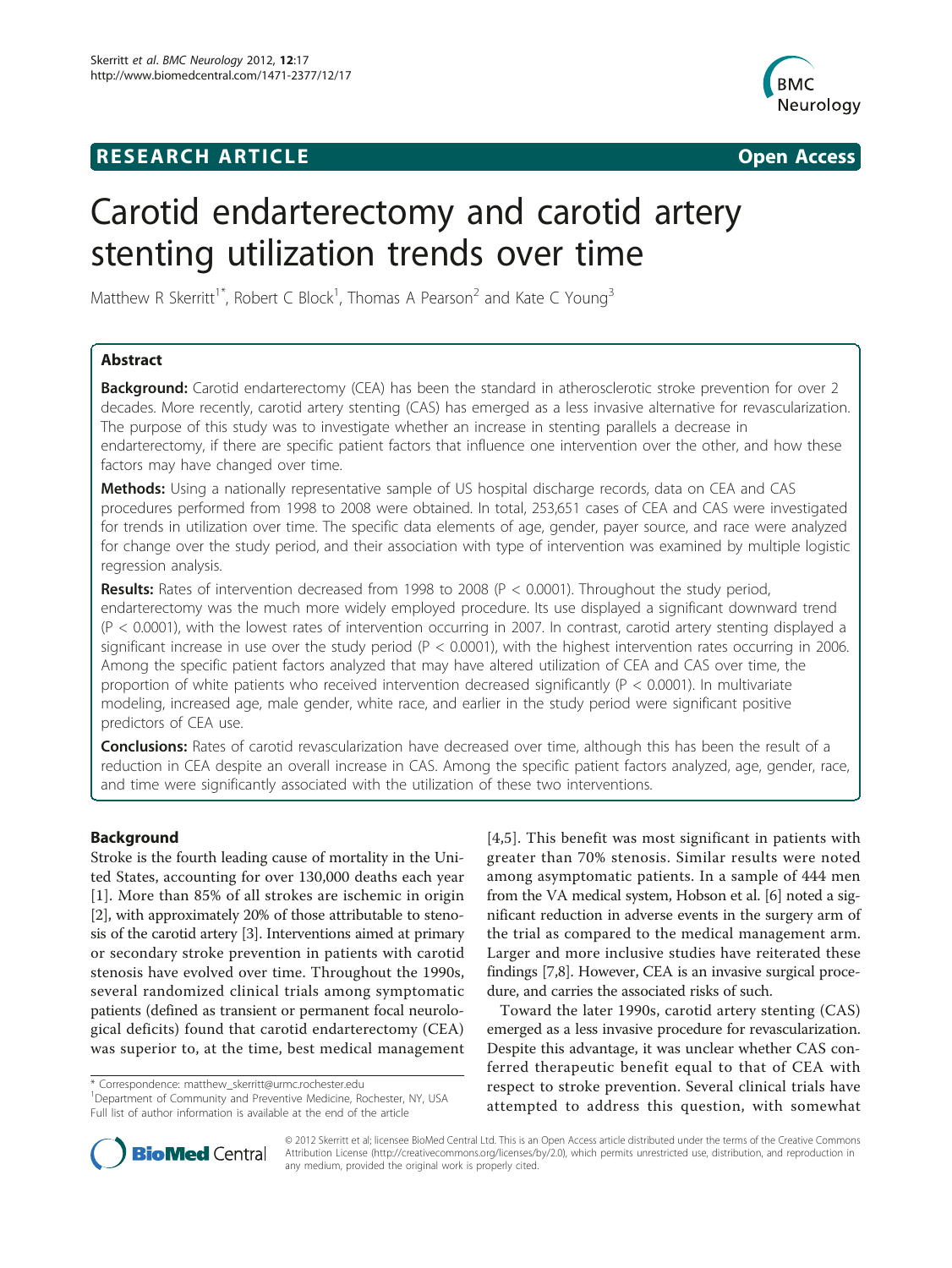conflicting results. In studies among symptomatic patients, both the EVA-3 S and SPACE trials failed to show noninferiority of CAS over CEA in reducing the number of endpoint events [[9,10\]](#page-5-0). Other studies involving both symptomatic and asymptomatic patients found that CAS was either not inferior to [\[11](#page-5-0)] or not significantly better than [[12](#page-5-0)] CEA. However, in contrast to SPACE and the early phase of EVA-3 S, CAS was performed with embolic protection in the majority of subjects in both of these studies.

With respect to procedural risk, in 2010, the International Carotid Stenting Study (ICSS) reported that the risk of stroke, death, or myocardial infarction (MI) was significantly higher in the group assigned to stenting [[13](#page-5-0)]. It should be noted that follow-up was for 120 days and embolic protection was not mandated in the study. A later meta-analysis of EVA-3 S, SPACE, and ICSS data found that estimated risk with CAS was twice that of CEA in patients greater than age 70 [[14\]](#page-5-0). Similarly, the risk for stroke, MI, or death with CAS significantly increased with age [[15\]](#page-5-0). There was no age-associated increase noted for CEA. There is also evidence from the CREST trial that women may be at higher risk with CAS as compared to CEA [[16](#page-5-0)].

It now seems clear that the relative benefits of an intervention must be assessed within the context of the individual patient in which it is to be implemented. Patients under the age of 70 or who were excluded from CEA due to high surgical risk were found to have superior outcomes with CAS over CEA or medical management [[12\]](#page-5-0). However, CEA appears to provide the greater benefit to older patients with symptomatic disease [[13\]](#page-5-0). While evidencebased referral of one intervention over the other is presently ambiguous, CAS should be offered as an alternative to surgery for qualified candidates [[17](#page-5-0)]. The number of those qualified, however, is currently limited by a restriction on CAS reimbursement by the Centers for Medicare and Medicaid Services (CMS), an important primary payer of the procedure. At present, stenting (with embolic protection) is reimbursed by the CMS only for those patients excluded from CEA due to high surgical risk and who have  $\geq 70\%$  symptomatic stenosis, or who have symptomatic stenosis  $\geq 50\%$  or asymptomatic stenosis  $\geq 80\%$  and who are enrolled in an FDA-approved clinical trial [\[18\]](#page-5-0).

In an effort to describe CEA and CAS utilization over time, this study examined the respective prevalence of these interventions in the Nationwide Inpatient Sample (NIS) annually from 1998 to 2008. The NIS is a nationally-representative database of US hospital discharges, and provides comprehensive information across a range of data variables. It was the aim of this study to report on current CEA and CAS utilization trends with respect to several specific patient demographic factors that may influence intervention, and how these factors may have changed over time. The guiding hypothesis of the study was that CAS use has increased over the study period, and that this increase parallels a decline in the rates of CEA.

## **Methods**

## Database and case identification

The Nationwide Inpatient Sample (NIS), part of the Healthcare Cost and Utilization Project (HCUP), Agency for Healthcare Research and Quality [\[19](#page-5-0)], was analyzed annually from 1998 through 2008 This database contains no direct patient identifiers and so is consistent with the definition of "limited data set" under the HIPAA Privacy Rule. For 2008, the 20% stratified sample of the NIS included over eight million discharge records among 1052 participating hospitals in 42 states. Population estimates were generated by incorporating provided discharge weights. From this database, records with a procedure code for carotid endarterectomy were directly identified by the by ICD-9-CM procedure code 38.12, which was used throughout the study period. For years 2004 through 2008, carotid artery stenting cases were identified by the ICD-9-CM procedure code 00.63. As this procedure code was not included in ICD-9-CM coding or the NIS before October 1, 2004, a more indirect approach was required to capture CAS cases prior to this time. To do so, the algorithm of Goodney et al. [\[20](#page-5-0)] was employed. Briefly, all records with a procedure code for placement of a non-coronary artery stent (39.90 for years 1998 through 2001, 39.90 and 00.55 for years 2002 through 2008) were obtained. These records were then limited to those in which there was also an ICD-9-CM diagnosis code for cerebrovascular disease (362.30, 362.32, 362.33, 362.34, 362.36, 362.84, 362.89, 433.1, 433.10, 433.11, 433.3, 433.30, 433.31, 433.9, 433.90, 433.91, 435.9, 437.9, and 447.1). In order to exclude those records in which a peripheral stent was placed in a vessel other than the carotid artery, cases with a diagnostic code for peripheral vascular disease were removed (440.2, 440.20, 440.21, 440. 22, 440.23, 440.24, 440.29, 443.8, 443.81, 443.82, 443.89, and 443.9). Also, any record with missing information for age, gender, payer source, and race were excluded. For age, only patients between the ages of 18 and 99 were included, with patients age 90 to 99 grouped to age 90 for analysis. This study was approved by the University of Rochester Medical Center Research Subjects Review Board (RSRB 00036477)

# Statistical analysis

After isolating CEA and CAS cases for each year of the study period, data sets were concatenated in order to permit analysis of trends over time. To determine if the specific patient characteristics of age, gender, payer source, and race changed significantly from 1998 to 2008, univariate models were constructed. In these models, year was treated as the independent variable and its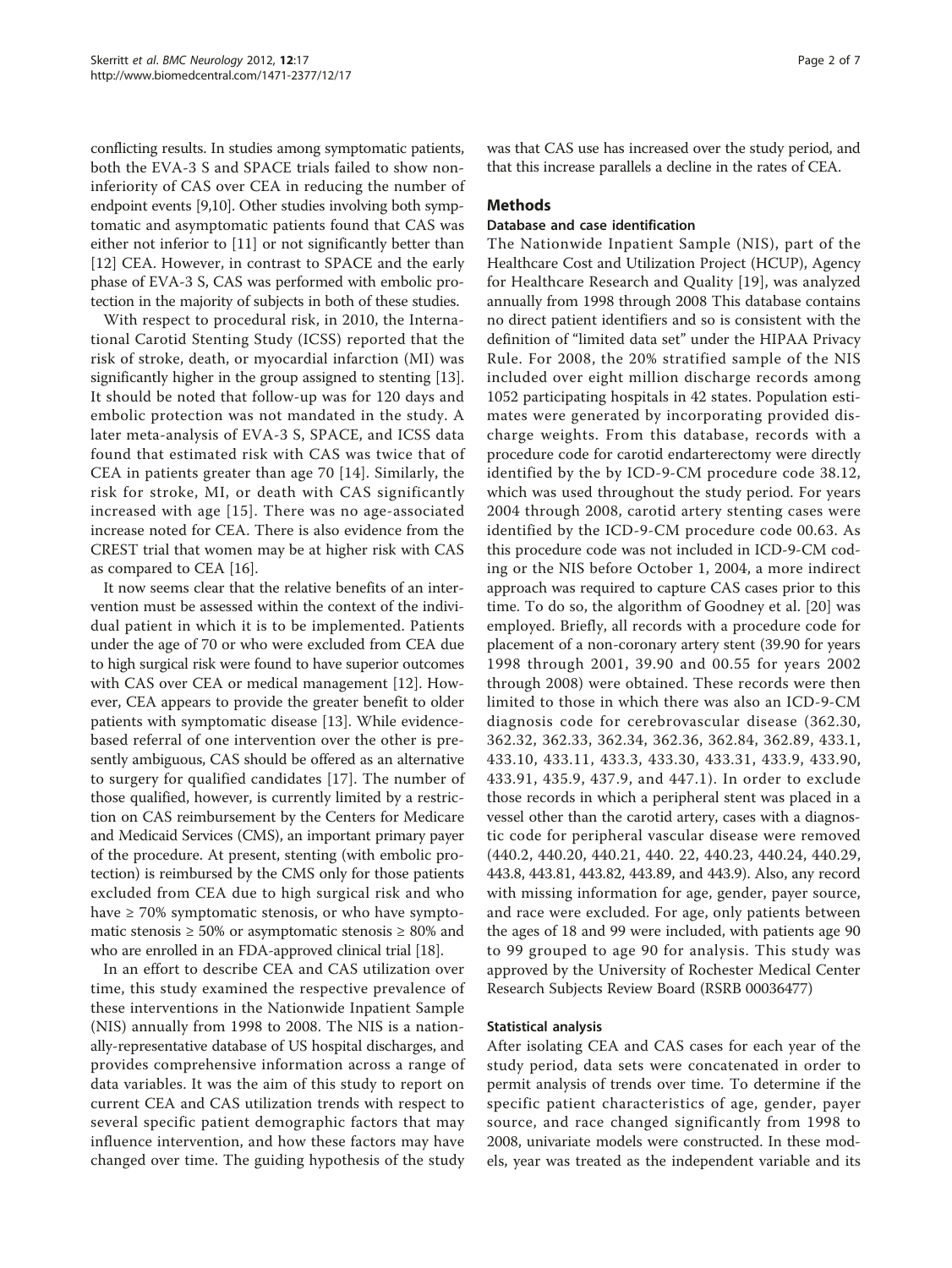significance represented a significant change in the dependent variable over time. Age was treated as a continuous variable and analyzed using linear regression, while gender (male = 0), payer source (Medicare = 1), and race (white = 1) were dichotomized and analyzed using logistic regression. In the multiple logistic regression models, CEA or CAS (whether or not the discharge record contained a procedure code for CEA or CAS) was treated as the dependent variable, and age, gender, time and categorical (non-dichotomized) payer source and race as the independent variables. Statistical tests were two-sided, with P-values less than 0.05 considered significant. All analyses were performed with SAS 9.2 (SAS Institute, Cary, CA).

# Results

# Trends in CEA and CAS utilization

From 1998 to 2008, 253,651 discharge records with a procedure code for either CEA or CAS were obtained. There was an average of 300 CEA and CAS procedures performed per 100,000 discharges per year. The number of procedures performed per year decreased significantly  $(P < 0.0001)$  over the study period, from a high of 358 in 1998 to a low of 262 in 2007 (Table 1).

Nearly 92% (230,586) of all procedures were for endarterectomies. There was a statistically significant reduction (P < 0.0001) in the number of CEA procedures performed over time, with the lowest rate occurring in 2007. The remaining 8% (23,065) of records coded directly or indirectly for carotid artery stenting. There was an overall increase in the use of stenting over the study period, from a low of 9 procedures per 100,000 discharges in 1998, to a high of 56 per 100,000 discharges in 2006. This trend was statistically significant ( $P < 0.0001$ ). Table [2](#page-3-0) lists the number of records with a procedure code for CEA, the number of combined (indirectly- and directly-coded) CAS cases, and the number of these records per 100,000 discharges for each year of the study period.

The number of CEA, CAS, and total CEA and CAS procedures performed from 1998 to 2008 is presented graphically in Figure [1.](#page-3-0)

# Trends in patient-specific factors

The reduction in CEA and increase in CAS rates noted above may have been influenced by a change in specific patient factors over time. To investigate these changes in those who received either procedure, mean age, the percentage of male patients, patients with Medicare listed as the primary payer, and patients identifying as white were examined for each year of the study period. Univariate logistic regression models were used to test for a change in each of these factors over time. Among the models tested, only race changed significantly over the study period ( $P < 0.0001$ ). The percentage of patients identifying as white who received either CEA or CAS decreased from a high of 92.87% in 1998, to a low of 87.28% in 2008. This information is presented in Table [3.](#page-4-0)

# Influences on CEA and CAS utilization over Time

To examine the possible confounding effect of changes in the patient demographic factors noted above on CEA and CAS utilization, multiple logistic regression was performed. In the multivariate models, primary payer source and race were treated as categorical variables. Age, gender, race and time were found to significantly predict carotid endarterectomy use. Among these elements, female gender, non-white race, and time predicted lower CEA use. The results of this model are presented in Table [4.](#page-4-0) For CAS, age, gender, race, and year were again found to contribute significantly to the prediction of intervention, however, their influence was

|  |  |  | Table 1 Total number of discharges, number of CEA and CAS records, and procedures per 100,000 discharges |  |  |  |  |  |  |  |  |
|--|--|--|----------------------------------------------------------------------------------------------------------|--|--|--|--|--|--|--|--|
|--|--|--|----------------------------------------------------------------------------------------------------------|--|--|--|--|--|--|--|--|

| Year | <b>Discharges</b> | <b>Combined CEA and CAS records</b> | CEA and CAS Procedures per 100,000 Discharges |
|------|-------------------|-------------------------------------|-----------------------------------------------|
| 1998 | 6,827,350         | 24,421                              | 358                                           |
| 1999 | 7,198,929         | 24,252                              | 337                                           |
| 2000 | 7,450,992         | 24,646                              | 331                                           |
| 2001 | 7,452,727         | 24,716                              | 332                                           |
| 2002 | 7,853,982         | 23,047                              | 293                                           |
| 2003 | 7,977,728         | 23,011                              | 288                                           |
| 2004 | 8,004,572         | 21,413                              | 268                                           |
| 2005 | 7,995,048         | 21,224                              | 265                                           |
| 2006 | 8,074,825         | 22,555                              | 279                                           |
| 2007 | 8,043,415         | 21,040                              | 262                                           |
| 2008 | 8,158,381         | 23,326                              | 286                                           |
|      | $N = 85,037,949$  | $N = 253,651$                       | $Mean = 300$                                  |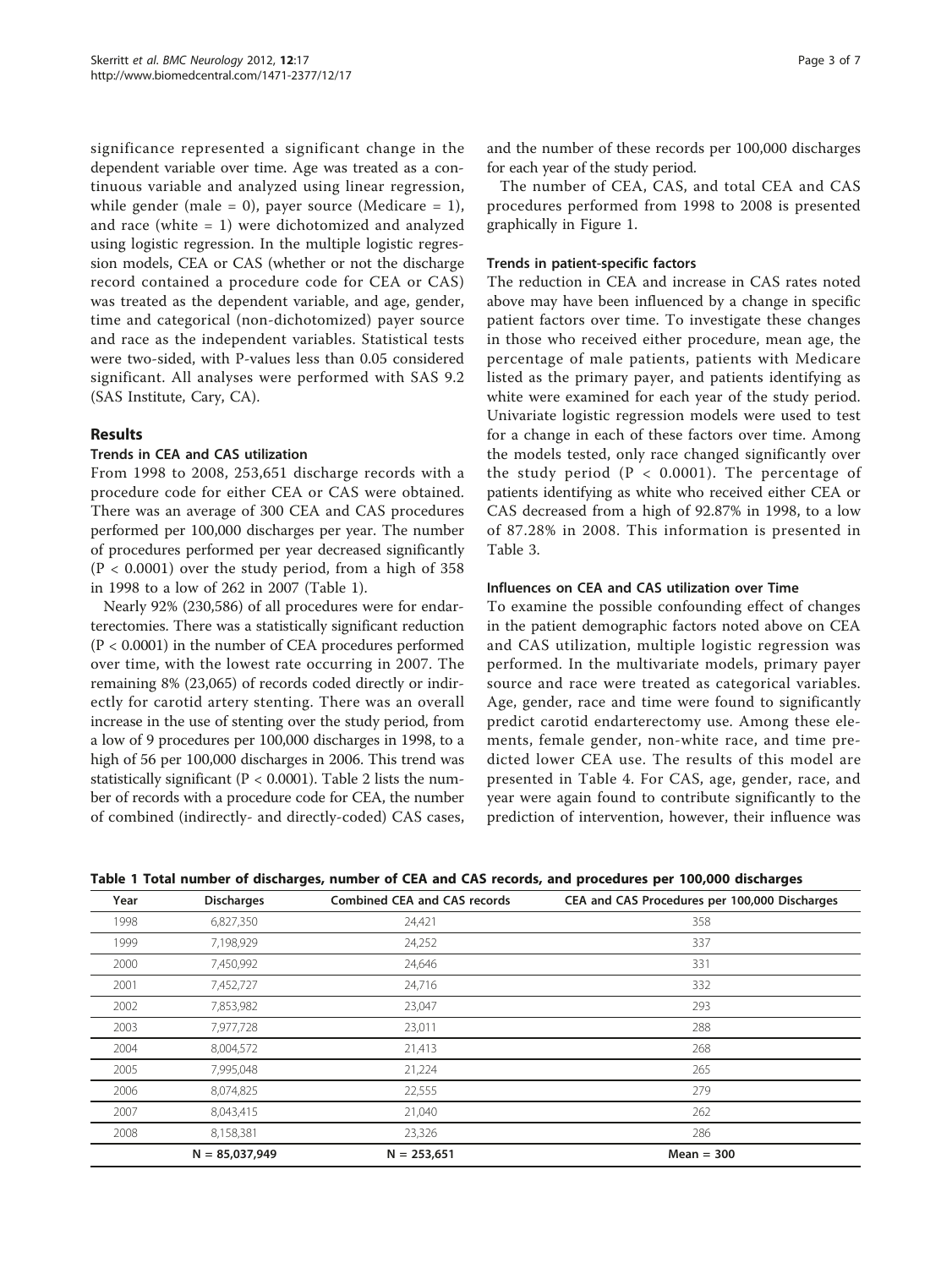| Year  | <b>Discharges</b>   | <b>CEA</b><br><b>Records</b> | CEA Procedures per 100,000<br><b>Discharges</b> | <b>Combined CAS</b><br>Records | CAS Procedures per 100,000<br><b>Discharges</b> |
|-------|---------------------|------------------------------|-------------------------------------------------|--------------------------------|-------------------------------------------------|
| 1998  | 6,827,350           | 23,782                       | 348                                             | 639                            | 9                                               |
| 1999  | 7,198,929           | 23,214                       | 322                                             | 1,038                          | 14                                              |
| 2000  | 7,450,992           | 23,612                       | 317                                             | 1,034                          | 14                                              |
| 2001  | 7,452,727           | 23,294                       | 313                                             | 1,422                          | 19                                              |
| 2002  | 7,853,982           | 21,604                       | 275                                             | 1,443                          | 18                                              |
| 2003  | 7,977,728           | 21,346                       | 268                                             | 1,665                          | 21                                              |
| 2004  | 8,004,572           | 19,442                       | 243                                             | 1,971                          | 25                                              |
| 2005  | 7,995,048           | 18,419                       | 230                                             | 2,805                          | 35                                              |
| 2006  | 8,074,825           | 18,069                       | 224                                             | 4,486                          | 56                                              |
| 2007  | 8,043,415           | 17,944                       | 223                                             | 3,096                          | 38                                              |
| 2008  | 8,158,381           | 19,860                       | 243                                             | 3,466                          | 42                                              |
| Total | $N =$<br>85,037,949 | $N =$<br>230,586             | Mean $= 273$                                    | $N = 23065$                    | $Mean = 27$                                     |

<span id="page-3-0"></span>Table 2 Number of CEA records, combined CAS records, and number of procedures per 100,000 discharges

opposite that found for CEA. Female gender, non-white race, and time all positively predicted stenting.

#### Discussion and conclusion

In this report it was found that rates of overall carotid revascularization have decreased from 1998 to 2008 in a nationally-representative sample of US hospital discharge records. This reduction was noted even as the median age of US adults increased over the study period [[21\]](#page-5-0). The decrease in revascularization was primarily the result of a reduction in the number of carotid endarterectomy procedures, despite a realized increase in carotid artery stenting. Between 1998 and 2008, the rate of CEA decreased by 36%, while that of CAS increased by 5%. These results are in agreement with, and an extension of, previous reports investigating utilization trends of these interventions [[20,](#page-5-0)[22,23](#page-6-0)].



At present, there is lack of clear clinical directive on which intervention may be superior for primary or secondary stroke prevention. As reported here, carotid endarterectomy has been, and likely will continue to be, the much more widely utilized procedure. From 1998 to 2008, CEA use has decreased by about one third, yet the overall rate of procedures during that time exceeds that of CAS by an order of magnitude. If patients most at risk for procedural complications avoid the surgery, the 5-year risk of stroke or death may be reduced 5 to 6% as compared to medical management alone [[7\]](#page-5-0). However, two caveats must be addressed. First, absolute risk reduction is much more nuanced than the quoted 5 to 6% when patient-specific factors and longer follow-up times are taken into account [[24](#page-6-0)]. Second, medical management of stroke has been refined since early CEA trials comparing the two approaches, and today nearly all patients at risk for stroke are prescribed antihypertensive, antiplatelet, and lipid-lowering therapies. Such an aggressive regimen may be effectively reducing stroke risk and the subsequent need for surgery, particularly in asymptomatic patients [[25\]](#page-6-0).

In contrast, rates of carotid artery stenting were found to increase significantly over the study period. The highest rates of intervention were noted in 2006, with a 25% decrease from 2006 to 2008. Interestingly, nearly the lowest rates of CEA occurred in 2006. In 2004, the results of the SAPPHIRE trial were published, indicating that CAS with embolic protection was not inferior to CEA for the prevention of stroke in select patients [[11\]](#page-5-0). That same year the first FDA-approved carotid artery stent was introduced, and, in early 2005, the CMS expanded its reimbursement policies for CAS [[18](#page-5-0)]. Investigation of a correlation between these events is beyond the scope of this work, but it is an intriguing prospect. It remains to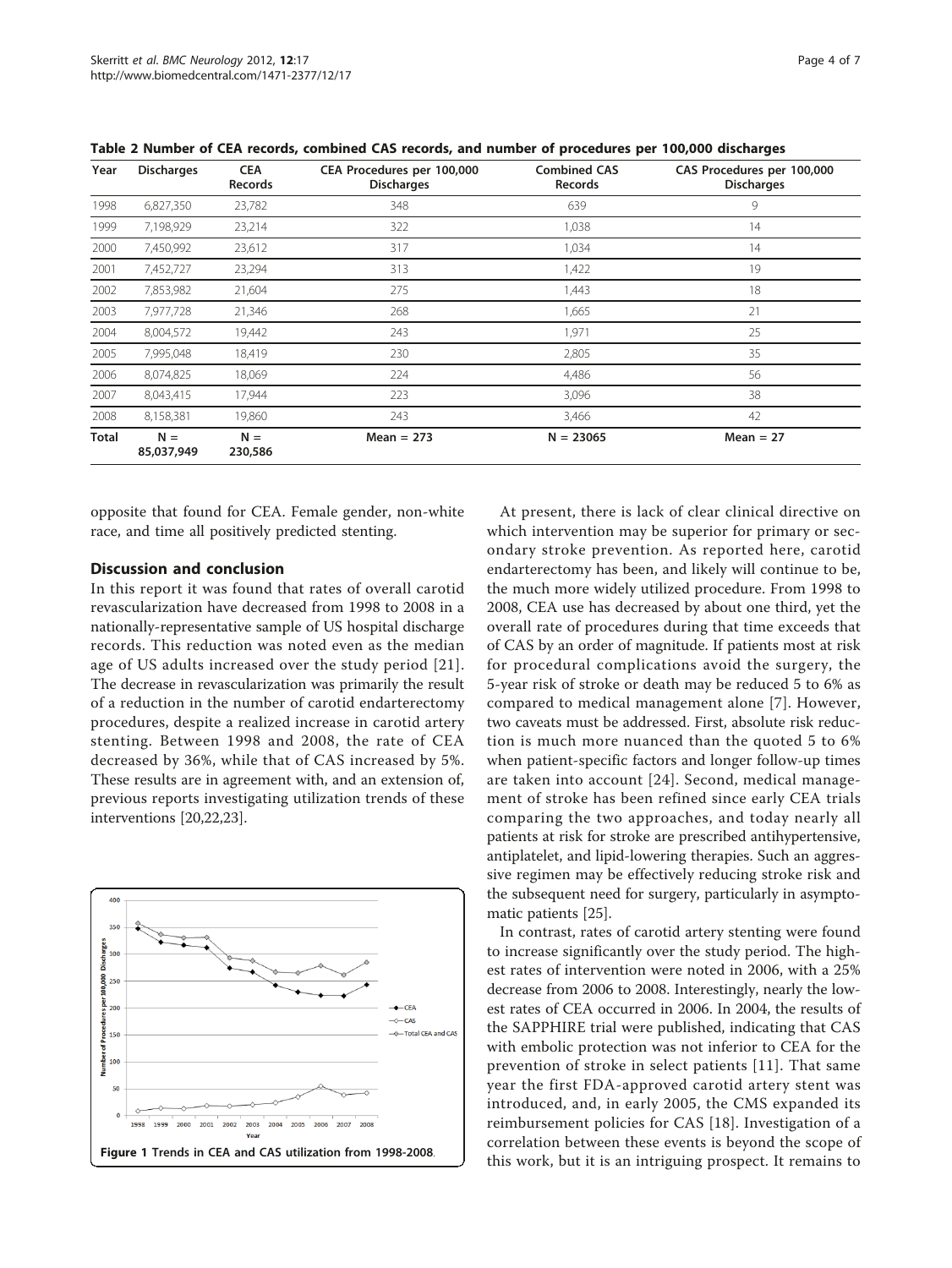| Year<br>1999<br>2003<br>2004<br>2005<br>1998<br>2000<br>2002<br>2006<br>2008<br>1998-2008<br>2001<br>2007<br>N<br>23,011<br>24.421<br>23.047<br>21,224<br>22,555<br>23.326<br>24.716<br>21,413<br>21,040<br>24.252<br>Slope/OR<br>24.646<br>CI<br>$-0.007 - 0.0016$<br>0.41<br>Age, y<br>70.97<br>70.9<br>0.005<br>71.03<br>7095<br>$\Omega$<br>71.06<br>16<br>71 L<br>(SE)<br>(0.07)<br>(0.06)<br>(0.06)<br>(0.06)<br>(0.07)<br>(0.06)<br>(0.06)<br>(0.06)<br>(0.06)<br>(0.07)<br>(0.06)<br>% Male<br>57.72<br>1.001<br>57.26<br>57 29<br>57.3<br>56.92<br>56.8<br>57.05<br>57.39<br>57.32<br>$0.998 - 1.003$<br>0.63<br>57.64<br>57.42<br>% Medicare<br>1.002<br>73.19<br>74.68<br>74.95<br>73.07<br>73.7<br>73.92<br>$.000 - 1.005$<br>73.1<br>7343<br>70.98<br>0.08<br>71 73<br>71 72<br>% White<br>8982<br>8856<br>89.32<br>89.98<br>87.28<br>9192<br>89.96<br>$0.945 - 0.953$<br>< 0.0001<br>92.87<br>Q <sub>1</sub><br>89.48<br>87.52<br>0.949<br>.47 |  |  |  |  |  |  |  |         |
|--------------------------------------------------------------------------------------------------------------------------------------------------------------------------------------------------------------------------------------------------------------------------------------------------------------------------------------------------------------------------------------------------------------------------------------------------------------------------------------------------------------------------------------------------------------------------------------------------------------------------------------------------------------------------------------------------------------------------------------------------------------------------------------------------------------------------------------------------------------------------------------------------------------------------------------------------------------|--|--|--|--|--|--|--|---------|
|                                                                                                                                                                                                                                                                                                                                                                                                                                                                                                                                                                                                                                                                                                                                                                                                                                                                                                                                                              |  |  |  |  |  |  |  |         |
|                                                                                                                                                                                                                                                                                                                                                                                                                                                                                                                                                                                                                                                                                                                                                                                                                                                                                                                                                              |  |  |  |  |  |  |  | P-Value |
|                                                                                                                                                                                                                                                                                                                                                                                                                                                                                                                                                                                                                                                                                                                                                                                                                                                                                                                                                              |  |  |  |  |  |  |  |         |
|                                                                                                                                                                                                                                                                                                                                                                                                                                                                                                                                                                                                                                                                                                                                                                                                                                                                                                                                                              |  |  |  |  |  |  |  |         |
|                                                                                                                                                                                                                                                                                                                                                                                                                                                                                                                                                                                                                                                                                                                                                                                                                                                                                                                                                              |  |  |  |  |  |  |  |         |
|                                                                                                                                                                                                                                                                                                                                                                                                                                                                                                                                                                                                                                                                                                                                                                                                                                                                                                                                                              |  |  |  |  |  |  |  |         |

<span id="page-4-0"></span>Table 3 Results of univariate logistic regression analysis testing for a change in each indicated variable over time

be seen if the overall increase in CAS reported here will continue going forward. The recently-published CREST [[12](#page-5-0)] and ICSS [[13\]](#page-5-0) trials failed to provide consensus on which procedure conferred the greater benefit, and so future studies in this area will be welcomed. Of interest is the SPACE2 trial, which will compare the effectiveness of best medical management vs. CEA vs. CAS [\[26](#page-6-0)].

A primary aim of this study was to identify specific patient demographic factors that may have changed over time, and to examine their potential influence on procedure rates. Among those factors analyzed, there was a significant decrease in the percentage of patients identifying as white who received intervention. This decrease remained significant for total CEA and CAS rates, as well as for CEA ( $P < 0.0001$ ) and CAS ( $P = 0.02$ ) independently. However, whites were still the overwhelming recipients of carotid revascularization. Although there is an overall higher number of whites in the general population [[21](#page-5-0)], part of the explanation may also be that white patients are more commonly affected by atherosclerotic carotid artery disease than non-whites [[27\]](#page-6-0). Within the context of endarterectomy specifically, several studies have provided some understanding into why minority patients may be less likely to have surgery. Black patients were found to have higher rates of complicating comorbid conditions [[28](#page-6-0)] and faced increased barriers to quality care [\[29\]](#page-6-0). In addition, there are racial differences in the decision to have surgery, with blacks significantly more

Table 4 Results of multivariate logistic regression analysis with CEA as the dependent variable and white race as the reference demographic

| Data Element                 | <b>OR</b> | CI              | P-Value  |
|------------------------------|-----------|-----------------|----------|
| Age                          | 1.018     | 1.016-1.020     | < 0.0001 |
| Gender                       | 0.908     | 0.883-0.934     | < 0.0001 |
| <b>Primary Payer Source</b>  | 1.004     | 0.987-1.020     | 0.6617   |
| Race: Black                  | 0.633     | 0.594-0.674     | < 0.0001 |
| Race: Hispanic               | 0.772     | 0.723-0.825     | < 0.0001 |
| Race: Asian/Pacific Islander | 0.623     | $0.550 - 0.706$ | < 0.0001 |
| Race: Native American        | 0.617     | $0.513 - 0.724$ | < 0.0001 |
| Race: Other                  | 0.788     | 0.716-0.867     | < 0.0001 |
| Year                         | 0.826     | 0.822-0.830     | < 0.0001 |

averse than whites to CEA [\[30](#page-6-0)]. Despite these findings, it has been reported that when clinically indicated and adjusting for ancillary factors, any difference in the delivery of CEA between white and non-white patients is attenuated [\[31](#page-6-0)].

When the additional factors of age, gender, payer source, and time were included in multivariate models, it was found that age, gender, race, and time were significant predictors of either CEA or CAS. Increased age, male gender, white race, and earlier in the study period were significant positive predictors of CEA use. Payer source did not reach statistical significance in either model, nor did it change significantly over time in the univariate model. As noted in Table 3, Medicare was listed as the primary payer in 73% of cases throughout the study period. Despite the current reimbursement limitation for carotid artery stenting by the CMS, rates continued to increase over the study period. This may suggest that, other factors notwithstanding, CAS delivery may accelerate should this limitation be lifted in the future.

Several limitations to this study should be noted. First, as described elsewhere, the algorithm used to capture carotid artery stenting prior to 2004 suffers from a lack of certainty in the identification of "true" CAS cases [[20](#page-5-0)]. However, any bias introduced as a result would be systematic, and tend not to influence the change in rates of CAS over time. Also, the data used in this report was taken from a de-identified, discharge-based database. Therefore, the denominators used to calculate intervention rates likely represent several non-unique patients, which may artificially lower the numbers presented here. Finally, this work is a comment on the change over time of CEA and CAS, and as such, does not provide the ability to explain unambiguously why these changes have occurred. Importantly, the third side to the stroke prevention triad, medical management, was excluded from analysis here. How the revision in medical therapy for stroke and stroke prevention has contributed to the change in rates in this study population is unknown.

In conclusion, it was found that overall rates of carotid revascularization have decreased from 1998-2008 in a nationally-representative sample of US hospital discharges. This decrease was primarily the result of a reduction in the number of carotid endarterectomy procedures, despite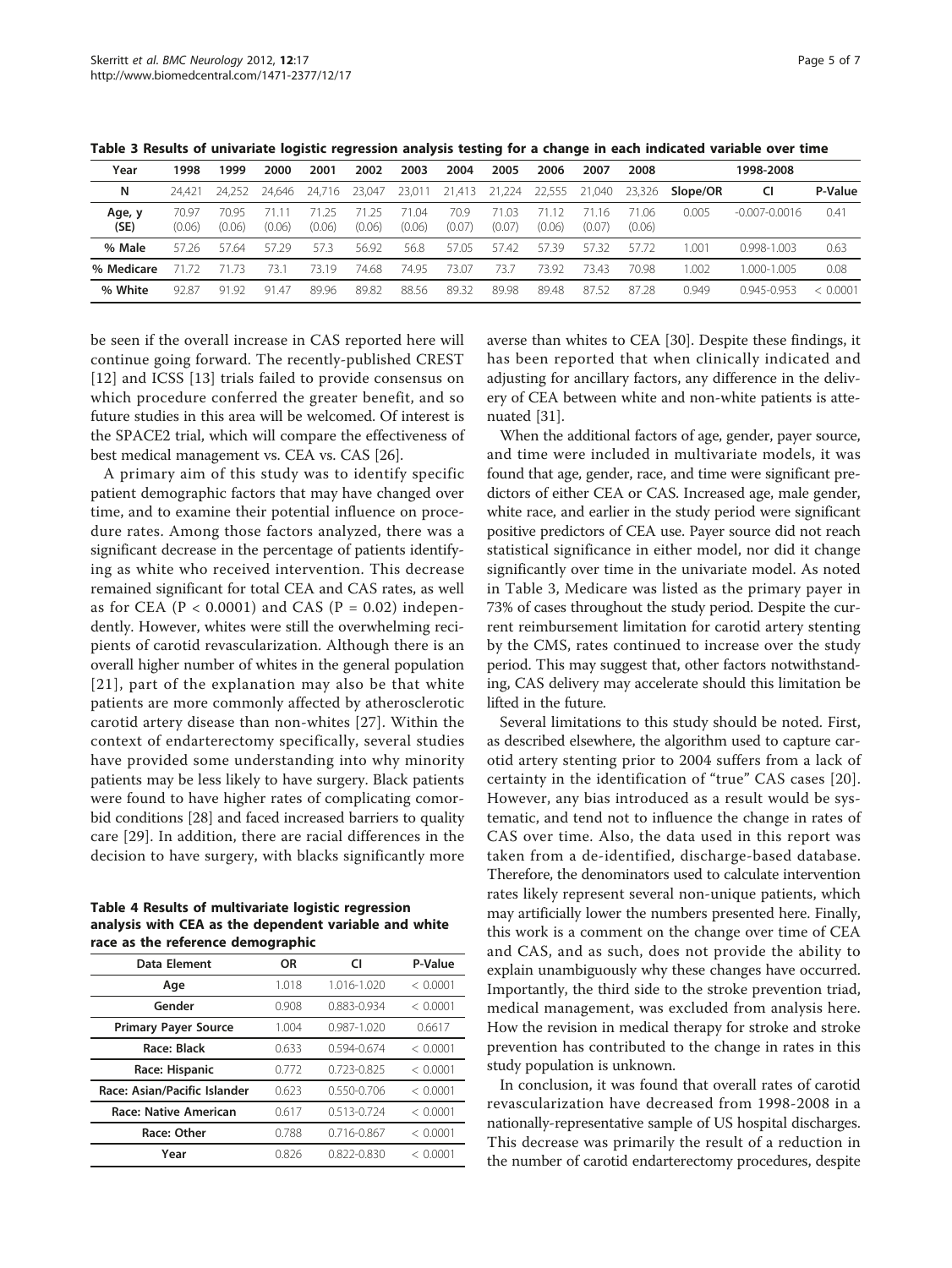<span id="page-5-0"></span>an increase in the rate of carotid artery stenting. Among the patient-specific factors analyzed, race changed significantly over time, and age, gender, race, and time significantly predict utilization of intervention. Several recent reports investigating the utility of CEA as compared to CAS for the prevention of stroke have been published. However, future work remains to adequately inform the deployment of these interventions to the patients for whom the greatest benefit will be conferred.

# Sources of funding

This work was supported by an NIH T32 Institutional Training Grant (HL007937) to the University of Rochester Medical Center, Clinical and Translational Science Institute.

#### Acknowledgements

The authors would like to thank Kelly Thevenet-Morrison (Department of Community and Preventive Medicine) and Michael P. McDermott (Department of Biostatitsitics, University of Rochester Medical Center) for technical assistance relating to this work.

#### Author details

<sup>1</sup>Department of Community and Preventive Medicine, Rochester, NY, USA. <sup>2</sup>Clinical and Translational Science Institute, Rochester, NY, USA. <sup>3</sup>Department of Neurology University of Rochester Medical Center, Rochester, NY, USA.

#### Authors' contributions

MRS designed and carried out the study, analyzed and interpreted the data, wrote, revised, and gave final approval of the article, and was overall responsible for the study and its publication. RCB critically revised and gave final approval to the article. TAP critically revised and gave final approval to the article and obtained funding for support of this work. KCY designed the study, and revised and gave final approval of the article. All authors read and approved the final manuscript.

#### Competing interests

The authors declare that they have no competing interests.

Received: 13 November 2011 Accepted: 29 March 2012 Published: 29 March 2012

#### References

- 1. Miniño AM, Xu J, Kochanek KD: Deaths: Preliminary data for In National Vital Statistics Reports 59(2). Hyattsville, MD: National Center for Health Statistics; 2008:2010:1-14.
- 2. Lloyd-Jones D, Adams R, Carnethon M, De Simone G, Ferguson TB, Flegal K, Ford E, Furie K, Go A, Greenlund K, Haase N, Hailpern S, Ho M, Howard V, Kissela B, Kittner S, Lackland D, Lisabeth L, Marelli A, McDermott M, Meigs J, Mozaffarian D, Nichol G, O'Donnell C, Roger V, Rosamond W, Sacco R, Sorlie P, Stafford R, Steinberger J, Thom T, Wasserthiel-Smoller S, Wong N, Wylie-Rosett J, Hong Y: Heart Disease and Stroke Statistics- 2009 Update. A report from the American Heart Association statistics committee and stroke statistics subcommittee. Circulation 2009, 119:21-181.
- 3. Howell GM, Makaroun MS, Chaer RA: [Current management of extracranial](http://www.ncbi.nlm.nih.gov/pubmed/19318007?dopt=Abstract) [carotid occlusive disease.](http://www.ncbi.nlm.nih.gov/pubmed/19318007?dopt=Abstract) J Am Coll Surg 2009, 208:442-453.
- 4. North American Symptomatic Carotid Endarterectomy Trial Collaborators: [Beneficial effect of carotid endarterectomy in symptomatic patients with](http://www.ncbi.nlm.nih.gov/pubmed/1852179?dopt=Abstract) [high-grade carotid stenosis.](http://www.ncbi.nlm.nih.gov/pubmed/1852179?dopt=Abstract) N Engl J Med 1991, 325:445-453.
- 5. Randomised trial of endarterectomy for recently symptomatic carotid stenosis: [Final results of the MRC European Carotid Surgery Trial \(ECST\).](http://www.ncbi.nlm.nih.gov/pubmed/9593407?dopt=Abstract) Lancet 1998, 351:1379-1387.
- Hobson RW, Weiss DG, Fields WS, Goldstone J, Moore WS, Towne JB, Wright CB: [The Veterans Affairs Cooperative Study Group: Efficacy of](http://www.ncbi.nlm.nih.gov/pubmed/8418401?dopt=Abstract)
- 7. Executive Committee for the Asymptomatic Carotid Atherosclerosis Study: [Endarterectomy for asymptomatic carotid artery stenosis.](http://www.ncbi.nlm.nih.gov/pubmed/7723155?dopt=Abstract) JAMA 1995, 273:1421-1428.
- Halliday A, Mansfield A, Marro J, Peto C, Peto R, Potter J, Thomas D: MRC Asymptomatic Carotid Surgery Trial (ACST) Collaborative Group: Prevention of disabling and fatal strokes by successful carotid endarterectomy in patients without recent neurological symptoms. Randomised controlled trial. Lancet 2004, 363:1491-502.
- 9. Mas JL, Chatellier G, Beyssen B, Branchereau A, Moulin T, Becquemin JP, Larrue V, Lièvre M, Leys D, Bonneville JF, Watelet J, Pruvo JP, Albucher JF, Viguier A, Piquet P, Garnier P, Viader F, Touzé E, Giroud M, Hosseini H, Pillet JC, Favrole P, Neau JP, Ducrocq X: [EVA-3 S Investigators:](http://www.ncbi.nlm.nih.gov/pubmed/17050890?dopt=Abstract) [Endarterectomy versus stenting in patients with symptomatic severe](http://www.ncbi.nlm.nih.gov/pubmed/17050890?dopt=Abstract) [carotid stenosis.](http://www.ncbi.nlm.nih.gov/pubmed/17050890?dopt=Abstract) N Engl J Med 2006, 355:1660-1771.
- 10. Eckstein HH, Ringleb P, Allenberg JR, Berger J, Fraedrich G, Hacke W, Hennerici M, Stingele R, Fiehler J, Zeumer H, Jansen O: [Results of the](http://www.ncbi.nlm.nih.gov/pubmed/18774746?dopt=Abstract) [Stent-Protected Angioplasty versus Carotid Endarterectomy \(SPACE\)](http://www.ncbi.nlm.nih.gov/pubmed/18774746?dopt=Abstract) [study to treat symptomatic stenoses at 2 years: a multinational,](http://www.ncbi.nlm.nih.gov/pubmed/18774746?dopt=Abstract) [prospective, randomised trial.](http://www.ncbi.nlm.nih.gov/pubmed/18774746?dopt=Abstract) Lancet Neurol 2008, 7:893-902.
- 11. Yadav JS, Wholey MH, Kuntz RE, Fayad P, Katzen BT, Mishkel GJ, Bajwa TK, Whitlow P, Strickman NE, Jaff MR, Popma JJ, Snead DB, Cutlip DE, Firth BG, Ouriel K: Stenting and Angioplasty with Protection in Patients at High Risk for Endarterectomy Investigators. Protected carotid-artery stenting versus endarterectomy in high-risk patients. N Engl J Med 2004, 351:493-1501.
- 12. Brott TG, Hobson RW, Howard G, Roubin GS, Clark WM, Brooks W, Mackey A, Hill MD, Leimgruber PP, Sheffet AJ, Howard VJ, Moore WS, Voeks JH, Hopkins LN, Cutlip DE, Cohen DJ, Popma JJ, Ferguson RD, Cohen SN, Blackshear JL, Silver FL, Mohr JP, Lal BK, Meschia JF, CREST Investigators: [Stenting versus endarterectomy for treatment of carotid](http://www.ncbi.nlm.nih.gov/pubmed/20505173?dopt=Abstract)[artery stenosis.](http://www.ncbi.nlm.nih.gov/pubmed/20505173?dopt=Abstract) N Engl J Med 2010, 363:11-23.
- 13. Ederle J, Dobson J, Featherstone RL, Bonati LH, van der Worp HB, de Borst GJ, Lo TH, Gaines P, Dorman PJ, Macdonald S, Lyrer PA, Hendriks JM, McCollum C, Nederkoorn PJ, Brown MM: [International Carotid Stenting](http://www.ncbi.nlm.nih.gov/pubmed/20189239?dopt=Abstract) [Study investigators: Carotid artery stenting compared with](http://www.ncbi.nlm.nih.gov/pubmed/20189239?dopt=Abstract) [endarterectomy in patients with symptomatic carotid stenosis](http://www.ncbi.nlm.nih.gov/pubmed/20189239?dopt=Abstract) [\(International Carotid Stenting Study\): an interim analysis of a](http://www.ncbi.nlm.nih.gov/pubmed/20189239?dopt=Abstract) [randomised controlled trial.](http://www.ncbi.nlm.nih.gov/pubmed/20189239?dopt=Abstract) Lancet 2010, 375:985-997.
- 14. Carotid Stenting Trialists' Collaboration: [Short-term outcome after stenting](http://www.ncbi.nlm.nih.gov/pubmed/20832852?dopt=Abstract) [versus endarterectomy for symptomatic carotid stenosis: a preplanned](http://www.ncbi.nlm.nih.gov/pubmed/20832852?dopt=Abstract) [meta-analysis of individual patient data.](http://www.ncbi.nlm.nih.gov/pubmed/20832852?dopt=Abstract) Lancet 2010, 376:1062-1073.
- 15. Aronow HD, Eskandari MK, Sheffet AJ, Lal BK, Meschia JF, Brott TG, Voeks JH, Howard G, Roubin GS, Malas MB, Cohen DJ, Sternbergh WC: [CREST Investigators: Age and outcomes after carotid stenting and](http://www.ncbi.nlm.nih.gov/pubmed/21980205?dopt=Abstract) [endarterectomy: the carotid revascularization endarterectomy versus](http://www.ncbi.nlm.nih.gov/pubmed/21980205?dopt=Abstract) [stenting trial.](http://www.ncbi.nlm.nih.gov/pubmed/21980205?dopt=Abstract) Stroke 2011, 42:3484-3490.
- 16. Howard VJ, Lutsep HL, Mackey A, Demaerschalk BM, Sam AD, Gonzales NR, Sheffet AJ, Voeks JH, Meschia JF, Brott TG: [CREST investigators: Influence](http://www.ncbi.nlm.nih.gov/pubmed/21550314?dopt=Abstract) [of sex on outcomes of stenting versus endarterectomy: a subgroup](http://www.ncbi.nlm.nih.gov/pubmed/21550314?dopt=Abstract) [analysis of the Carotid Revascularization Endarterectomy versus Stenting](http://www.ncbi.nlm.nih.gov/pubmed/21550314?dopt=Abstract) [Trial \(CREST\).](http://www.ncbi.nlm.nih.gov/pubmed/21550314?dopt=Abstract) Lancet Neurol 2011, 10:530-537.
- 17. Coward LJ, Featherstone RL, Brown MM: [Safety and efficacy of](http://www.ncbi.nlm.nih.gov/pubmed/15746454?dopt=Abstract) [endovascular treatment of carotid artery stenosis compared with carotid](http://www.ncbi.nlm.nih.gov/pubmed/15746454?dopt=Abstract) [endarterectomy: a Cochrane systematic review of the randomized](http://www.ncbi.nlm.nih.gov/pubmed/15746454?dopt=Abstract) [evidence.](http://www.ncbi.nlm.nih.gov/pubmed/15746454?dopt=Abstract) Stroke 2005, 36:905-911.
- 18. Medicare bulletin 100-3: Medicare covers percutaneous transluminal angioplasty of the carotid artery concurrent with the placement of an FDA approved carotid stent with embolic protection device. Baltimore: Centers for Medicare & Medicaid Services;[[http://www.cms.hhs.gov/](http://www.cms.hhs.gov/transmittals/downloads/R53ncd.pdf) [transmittals/downloads/R53ncd.pdf](http://www.cms.hhs.gov/transmittals/downloads/R53ncd.pdf)].
- 19. HCUP Nationwide Inpatient Sample (NIS): Healthcare Cost and Utilization Project (HCUP). Agency for Healthcare Research and Quality, Rockville, MD; 2008 [\[http://www.hcup-us.ahrq.gov/nisoverview.jsp\]](http://www.hcup-us.ahrq.gov/nisoverview.jsp).
- 20. Goodney PP, Travis LL, Malenka D, Bronner K, Lucas L, Cronenwett JL, Goodman DC, Fisher ES: [Regional Variation in Carotid Artery Stenting and](http://www.ncbi.nlm.nih.gov/pubmed/20123667?dopt=Abstract) [Endarterectomy in the Medicare Population.](http://www.ncbi.nlm.nih.gov/pubmed/20123667?dopt=Abstract) Circ Cardiovasc Qual Outcomes 2010, 3:15-24.
- 21. The 2010 Statistical Abstract of the United States. United States Census Bureau;[\[http://www.census.gov/compendia/statab/2010/2010edition.html](http://www.census.gov/compendia/statab/2010/2010edition.html)].